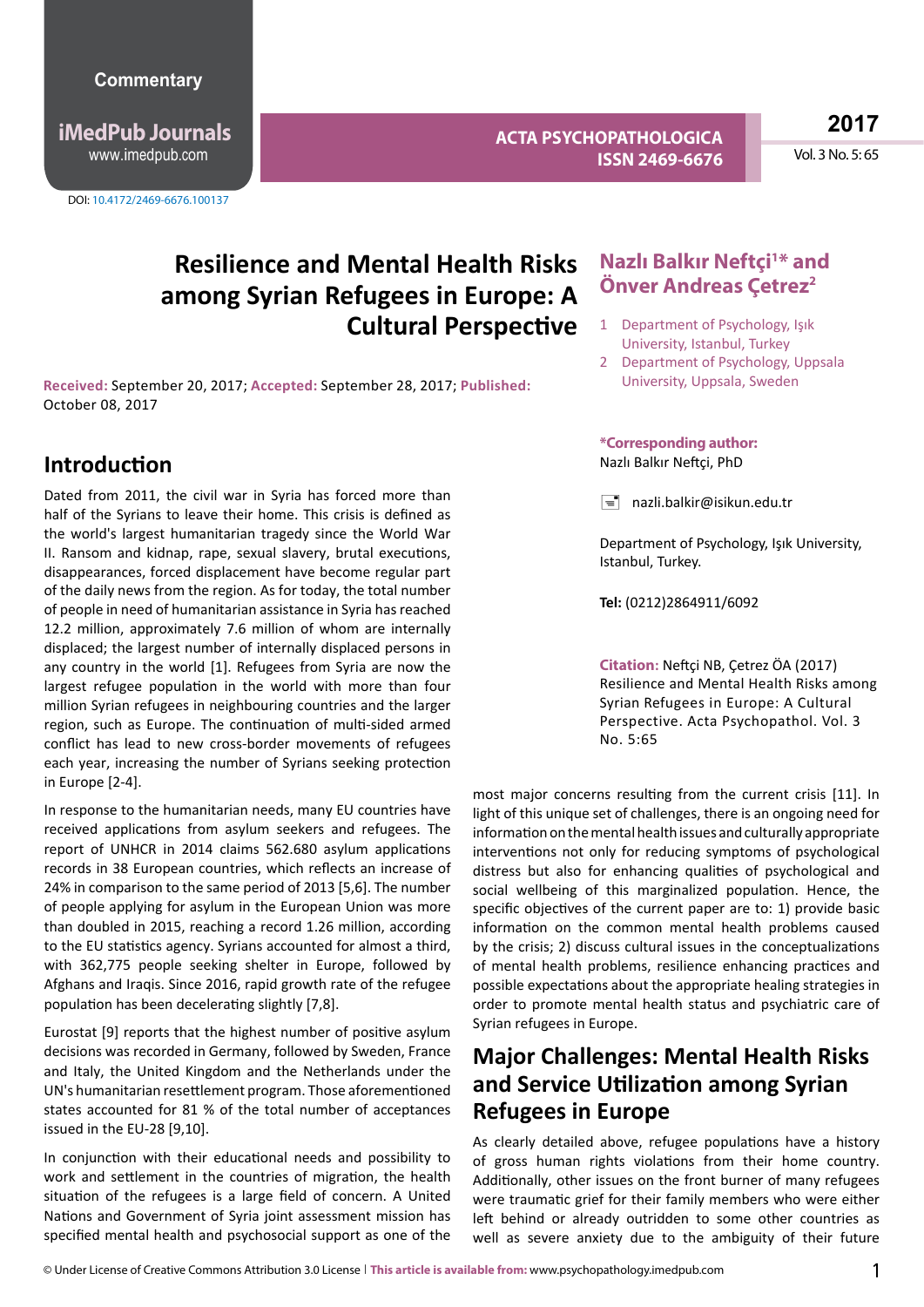and the doubts about the possibility of reunion of their family. Concordantly, literature clearly suggests that exposure to a constant distressing and traumatic events, loss of resources, forced displacement and lack of security can undermine mental health and increase risk for maladaptation [12]. To crown it all, the adaptation to their new environment brings along additional difficulties that refugees have to cope with when they integrate new styles and norms of interpersonal relationships, social habits and rules, organization of community services, etc. to initiate a new life in a different culture [13]. Despite the increased risk for mental disorders among crisis affected Syrian refugees, epidemiologic studies are limited and fragmented. Nevertheless, there is some evidence yielding that the refugees from Syria manifest a wide range of symptoms related to past traumatic experiences. These symptoms include emotional (i.e. sadness, grief, fear, frustration, anxiety, anger and despair); cognitive (i.e. loss of control, helplessness, rumination, boredom and hopelessness); physical (fatigue, problems of sleep and appetite, somatic symptoms) components [14]. Although these symptoms are found to be prevalent, some studies remarked high levels of resilience among this particular refugee group and suggested that such manifestations do not necessarily indicate psychopathology (e.g. posttraumatic stress disorder, depression), unlessthey cause intense distress and functional impairment [15]. Congruently, a growing number of research emphasize the importance of the establishment of the interventions that promote such resiliency in coping with distress among Syrian refugees [16].

Despite the fact that immigrants and refugees are a high risk category for mental health problems, recent studies provide evidence that they are less likely to seek professional care, exhibit higher rates of drop out and lower rates of compliance to treatment compared to their native counterparts [17]. Such treatment gap might be partially due to the fact that individuals from Middle-Eastern cultural backgrounds often have different conceptualizations of mental illness and appropriate healing strategies, as defined by their own social and cultural context, which can be different from those found in European societies [18-20]. Such cultural differences often result in discordance between expectations of patients and of clinicians from the treatment. This generally undermines communication and therefore leads to unexplained high dropout rates [21]. In order to prevent poorer health results, the exploration of such sociocultural differences between patient and clinician must occur. Hence, the role of culture in the conceptualizations of mental health problems, resilience enhancing practices and possible expectations about the appropriate healing strategies should be recognized as an important step in improving mental health care for culturally diverse Syrian refugee population.

## **Cultural Aspects of Mental Distress, Resilience and Recovery**

Western models of illness usually adopt etic approach that evaluates refugees' manifestations of mental distress in terms of psychopathology as conceptualized by biomedically based psychiatry and offer treatment options to enhance their well-

being accordingly [22,23]. This approach is, however, criticized by many professionals, advocating that Western models of illness cannot be applied across cultures and acknowledging the profound effect of culture on meanings that people impart to their illness [24-26].

Explanatory model (EM) perspective, coined by medical anthropologist Arthur Kleinman [27], has directed attention to eliciting the cognitive aspects of individuals' understanding of their illness, i.e. mental distress in this context, in order to unravel their own healing strategies. In essence, EM is the one's beliefs of the cause, severity, and prognosis of an illness (i.e. What happened? Why it had happened? How serious is it?) and the expected healing strategies (i.e. Who/what can heal it?) [27]. It has been stated that explanatory models of illness are, to a large extent, coherent with general cultural beliefs about illness and healing. Causal beliefs (i.e. Why it had happened?) are suggested to be a pivotal cognitive process in the construction of EM and play an important role in the organization of effective healing strategies as well as resilience factors [28,29]. Correspondingly, several anthropological studies differentiated between Western and non-Western causal beliefs about mental distress [21]. It has been stated that social and supernatural etiologies are associated with more traditional societies of non-Western cultures whereas natural or patient-centered explanations of distress are more commonly found in Western societies [30]. Likewise, Littlewood and Lipsedge [31] underlined the historical importance of religion in such traditional cultures and its significance in the meaning making of mental distress. For instance, among Europeans, the causes of psychological distress is more likely to located within the individual (e.g. stress, organic causes) whereas many societies from the Middle East cite supra-individual or social relationships (e.g. interpersonal or familial conflicts, fate, will of god) as cause of their current distress [21].

Expectedly, individuals who adopt religion and spirituality in the meaning making of mental distress, are more likely to seek help for their problems through religious coping [32]. Whereas, individuals who conceptualizes mental distress as emotional reactions to situations resulting mainly from familial or social problems, are more likely to seek social support as a cure for their current situation [33]. For instance, in a study conducted with immigrants with the origin of India and Bangladesh, Hatfield et al., [34], reported that family and social stress and a religious dimension (will of god) was prominent, in terms both of causes and healing of mental ill-health. There was no evidence of rejection of mainstream services however, the value of prayer mentioned repeatedly as a way of coping with mental distress. Likewise, in a research conducted with Assyrian refugees in Istanbul, religious coping was found to be negatively related to somatic symptoms through escalating resilience and self-efficacy [35]. Indeed, Sleijpen et al. [36] in a review of 26 studies, identified the following six sources of resilience in young refugees, who had resettled in Western countries: social support, religion, hope, acculturation strategies, education and avoidance.

Despite modernizing and acculturative influences, studies demonstrated that culture is a major determinant of how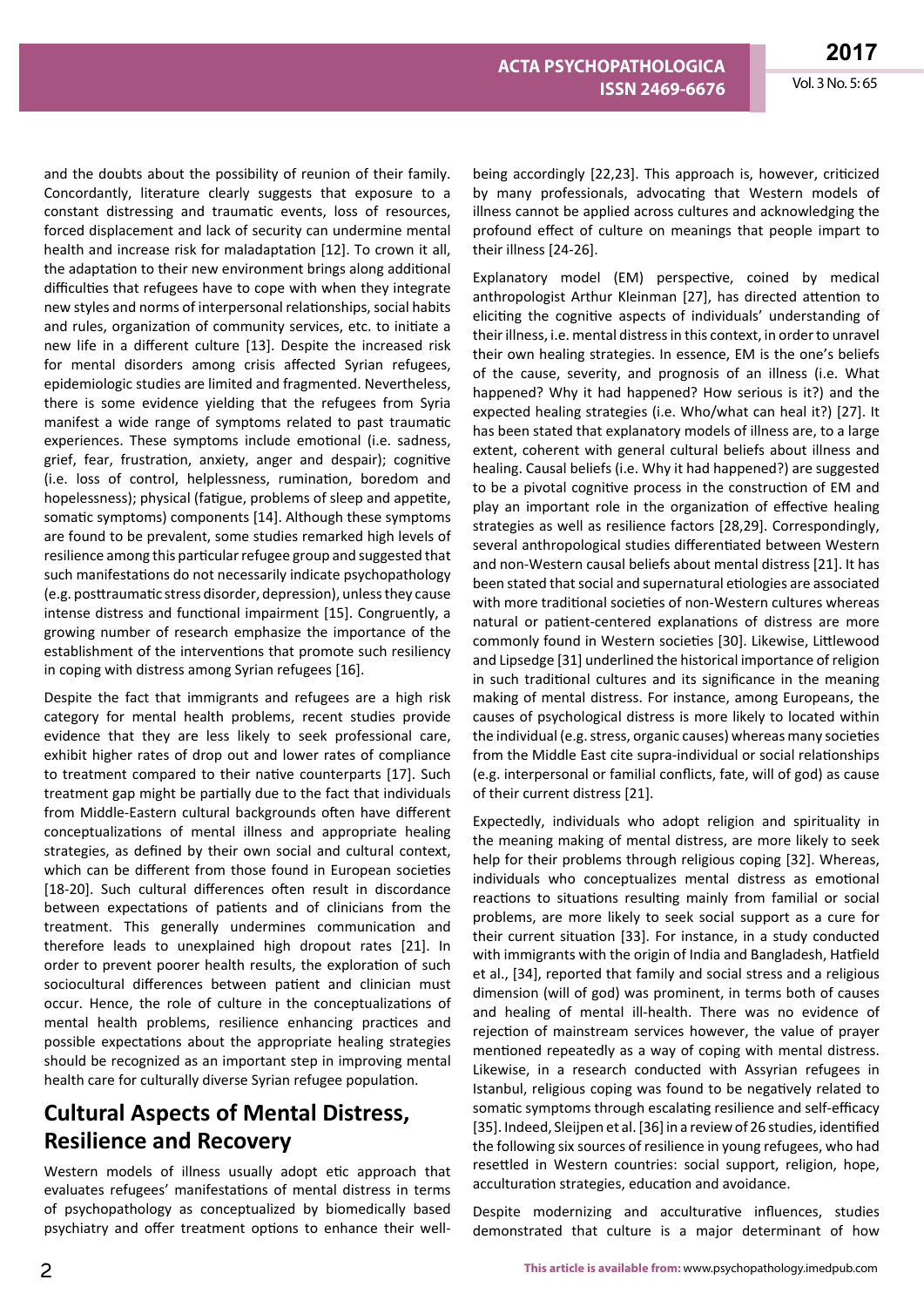individuals evaluate and react to distress. All of which determine the choice of coping strategies and adherence to conventional treatment plans. Unlike in European societies, existing research clearly document the importance of religion, prayer and familial or social relationships as the key aspects of beliefs about the nature of mental illness and coping styles among individuals from Middle Eastern societies. Once refugees are in contact with a clinician, they stand on the other side of a therapeutic relationship that is yet to be established. It is solely up to clinicians to bridge such cultural gap. Thus, recognizing the client's explanatory of mental distress and healing beliefs and exploring the ways to incorporate these into the treatment plan would be the key attempts to create maximum effectiveness.

#### **Conclusions**

Addressing the mental health issues and cultural features of resilience and recovery among Syrian refugee population is a key challenge and a great necessity for mental health care service providers in demographically changing context. Given that the mental distress is framed in terms of disruption in social relationships or in the spiritual realm in most of the Middle Eastern refugees, these individuals usually prefer to seek support of friends or family or implement religious practices such as praying, in order to promote their adaptation in the face of adversity. Culture influences not only one's understanding

## **References**

- http://www.3rpsyriacrisis.org/crisis
- 2 http://www.unhcr.org/ syriarrp6/docs/Syria-rrp6-full-report.pdf
- 3 http://www.unocha.org/syria
- 4 https://reliefweb.int/report/lebanon/syrian-refugees-inter-agencyregional-update-19-march-2015
- 5 http://www.unhcr.org/5329b15a9.pdf
- 6 http://www.unhcr.org/551128679.pdf
- 7 http://www.unhcr.org/576408cd7.pdf
- 8 http://www.unhcr.org/5943e8a34.pdf
- 9 http://ec.europa.eu/eurostat/web/conferences
- 10 https://www.amnesty.org/en/latest/research/2015/02/annualreport-201415/
- 11 Quosh C (2013) Mental health, forced displacement and recovery: integrated mental health and psychosocial support for urban refugees in Syria. Intervention 11: 295–320.
- 12 Silove D (1999) The psychosocial effects of torture, mass human rights violations and refugee trauma: towards an integrated conceptual framework. J Nerv Ment Dis 187: 200-207.
- 13 Rios PD (2008) Migration and psychopathology. Ann Clin Health Psychol 4: 15–25.
- 14 Vukcevic M, Dobric J, Puric D (2014) Psychological characteristics of Asylum seekers from Syria, in survey of the mental health of Asylum seekers in Serbia. UNHCR Serbia: Belgrade.
- 15 Hassan G, Ventevogel P, Jefee-Bahloul H, Barkil-Oteo A, Kirmayer LJ

experiences, but also shapes attitudes towards and compliance to treatment. Literature has pointed to the need for culturally competent providers who are able to recognize and share the patient's illness model and present interventions that fit the patient expectations [27,37-39]. Therefore, two main messages can be derived from the current paper. First, given that the most refugees are found to be highly resilient [15], working on the establishment of culturally relevant conditions that foster their resilience would serve as a preventive intervention that is targeted at mental disorders. Second, while working with refugee patients, it has been shown to be crucial to remain open to multiple explanatory models including biomedical, psychological, religious and traditional ones to enhance communication with the refugee patients [40]. This may refer to the fact that while clinicians provide psychological treatment, the patients may maintain their beliefsregarding what they believe/practice is also effective for their treatment. In other words, it may be helpful for keeping these patients in treatment by remaining open not only to alternative explanatory models but also to the use of traditional forms of treatment [32,41]. Thus, refugee patients who have difficulties in maintaining contact with clinicians may be more likely to remain in treatment if they attain culturally congruent care process.

of mental distress and strategies to adapt such distressing

(2016) Mental health and psychosocial wellbeing of Syrians affected by armed conflict. Epidemiol Psychiatr Sci 25: 129-141.

- 16 Pacione L, Measham T, Rousseau C (2013) Refugee children: mental health and effective interventions. Curr Psychiatry Rep 15: 1-9.
- 17 Bhugra D (2003) Migration and depression. Acta Psychiatr Scand Suppl 418: 67–73.
- 18 Draguns JG (1989) Normal and abnormal behavior in cross-cultural perspective: specifying the nature of their relationship. In: Berman JJ Edn, Cross-cultural perspectives. Lincoln, NE US: University of Nebraska Press. Nebr Symp Motiv 37: 235-277.
- 19 Mente D (1995) Whose truth? Whose goodness? Whose beauty? Am Psychol 50: 391.
- 20 Sato T (2001) Autonomy and relatedness in psychopathology and treatment: a cross cultural formulation. Genet Soc Gen Psychol Monogr 127: 89-127.
- 21 Marsella AJ, White GM (1982) Cultural conceptions of mental health and therapy. Boston: Reidel.
- 22 Hodes M (2000) Psychologically distressed refugee children in the United Kingdom. Child Psychol Psychiatry Rev 5: 57-68.
- 23 Kinzie JD, Sack WH, Angell RH, Manson SM, Ben R (1986) The psychiatric effects of massive trauma on Cambodian children: I. The children. J Am Acad Child Psychiatry 25: 370-376.
- 24 Littlewood R (1990) From categories to contexts: a decade of new cross-cultural psychiatry. Br J Psychiatry 156: 308-327.
- 25 Bhugra D, Mastrogianni A (2004) Globalisation and mental disorders: overview with relation to depression. Br J Psychiatry 184: 10–20.
- 26 Patel V (2001) Cultural factors and international epidemiology. Br Med Bull 57: 33–45.